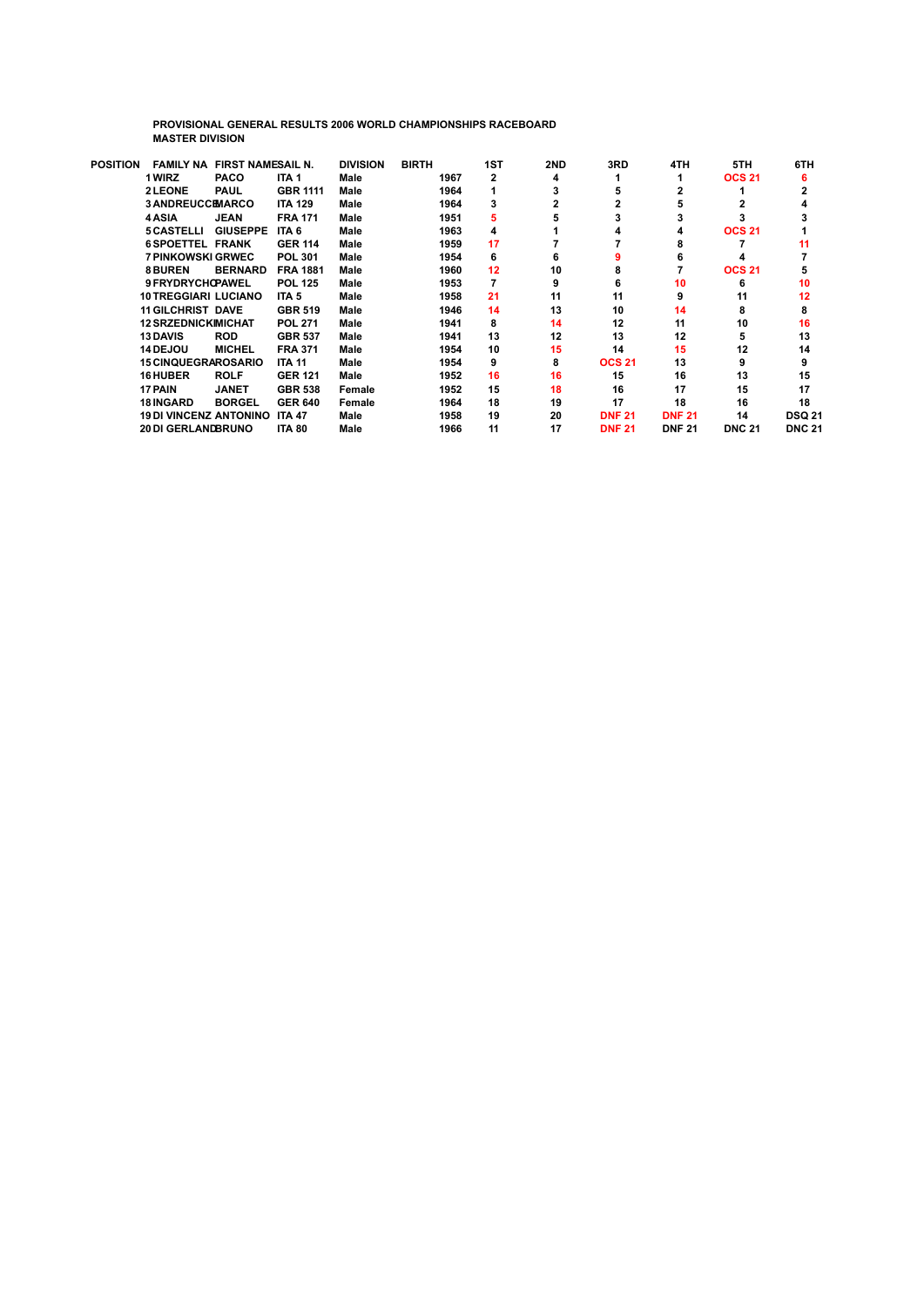## **2006 RACEBOARD YOUTH WORLD CHAMPIONSHIP MARSALA - SICILA**

## **-\_- 31/07/2006 au 06/08/2006**

## **FINAL RESULTS**

Time 16.47, Saturday , August 5 2006

| <b>Results after 11 races (Discards : 2)</b> (51 entries)<br>(Click on the underlined names to access the individual skipper's file) |                |                                                     |         |         |                       |                         |                                                                            |                         |                                |                       |                       |                                   |                           |                                           |                         |
|--------------------------------------------------------------------------------------------------------------------------------------|----------------|-----------------------------------------------------|---------|---------|-----------------------|-------------------------|----------------------------------------------------------------------------|-------------------------|--------------------------------|-----------------------|-----------------------|-----------------------------------|---------------------------|-------------------------------------------|-------------------------|
| Pos                                                                                                                                  | Sail           | <b>Competitors</b>                                  | Pts Net | Pts tot | r.1                   | r.2                     | r.3                                                                        | r.4                     | r.5                            | r.6                   | r.7                   | r.8                               | r.9                       | r10                                       | r11                     |
| 1                                                                                                                                    | <b>FRA 12</b>  | <b>FESTOCQ Kevin (M1989)</b>                        | 11.00   | 25.00   | $\mathbf{1}$<br>1.0   | $\mathbf{1}$<br>1.0     | $\mathbf{1}$<br>1.0                                                        | $\mathbf{1}$<br>1.0     | $\mathbf{1}$<br>1.0            | $\mathbf{1}$<br>1.0   | $\mathbf{1}$<br>1.0   | $\mathbf{1}$<br>1.0               | 3<br>3.0                  | $\overline{4}$<br>4.0                     | $+ \theta$<br>40.0      |
| $\mathbf{2}$                                                                                                                         | <b>FRA43</b>   | <b>ANDRE Vianney (M1990)</b>                        | 35.00   | 51.00   | 5<br>5.0              | 8<br>8.0                | 5<br>5.0                                                                   | 5<br>5.0                | $\overline{2}$<br>2.0          | 5<br>5.0              | 4<br>4.0              | 2<br>2.0                          | 6<br>6.0                  | 8<br>8.0                                  | $\mathbf{1}$<br>$1.0\,$ |
| 3                                                                                                                                    | FRA 4          | LE VAILLANT Arthur (M1987)                          | 37.00   | 58.00   | $\overline{7}$<br>7.0 | $\overline{7}$<br>7.0   | 8<br>8.0                                                                   | $\overline{4}$<br>4.0   | 4<br>4.0                       | $+3$<br>43.0          | 5<br>5.0              | 3<br>3.0                          | $\overline{2}$<br>2.0     | 3<br>3.0                                  | $\overline{2}$<br>2.0   |
| 4                                                                                                                                    | <b>FRA 31</b>  | <b>LERUSTE Thibault</b> (M1987)                     | 49.00   | 96.00   | 2<br>2.0              | $\boldsymbol{2}$<br>2.0 | 16<br>16.0                                                                 | $\overline{2}$<br>2.0   | 3<br>3.0                       | 2<br>2.0              | 22<br>22.0            | 25<br>25.0                        | 10<br>10.0                | $\overline{7}$<br>7.0                     | 5<br>$5.0\,$            |
| 5                                                                                                                                    | <b>FRA 28</b>  | LE PAPE Martin (M1988)                              | 53.00   | 85.00   | 4<br>4.0              | $\overline{4}$<br>4.0   | 9<br>9.0                                                                   | 3<br>3.0                | 5<br>5.0                       | 3<br>3.0              | 6<br>6.0              | 10<br>10.0                        | 16<br>16.0                | 16<br>16.0                                | 9<br>9.0                |
| 6                                                                                                                                    | <b>FRA 377</b> | LE COQ Pierre (M1989)<br>RSX (0000)                 | 58.00   | 81.00   | 11<br>44.0            | 9<br>9.0                | 11<br>11.0                                                                 | $\overline{7}$<br>$7.0$ | $\overline{7}$<br>7.0          | $+2$<br>42.0          | $\overline{2}$<br>2.0 | 9<br>9.0                          | $\mathbf{1}$<br>1.0       | $\mathbf{1}$<br>1.0                       | 11<br>11.0              |
| $\overline{7}$                                                                                                                       | <b>GER 550</b> | FREIMULLER Christian (M1989)<br>RSX (0000)          | 74.00   | 145.00  | 12<br>12.0            | 11<br>11.0              | 3<br>3.0                                                                   | 8<br>8.0                | 17<br>17.0                     | 49<br>49.0            | 3<br>3.0              | 14<br>14.0                        | $\overline{4}$<br>4.0     | $\overline{2}$<br>2.0                     | <b>RAF</b><br>52.0      |
| 8                                                                                                                                    | <b>FRA 218</b> | <b>LHUILLIER Maxime (M1989)</b>                     | 80.00   | 136.00  | 14<br>14.0            | 45<br>45.0              | $\overline{2}$<br>2.0                                                      | 41<br>41.0              | 9<br>9.0                       | $\overline{7}$<br>7.0 | 8<br>8.0              | 8<br>8.0                          | 15<br>15.0                | 11<br>11.0                                | 6<br>6.0                |
| 9                                                                                                                                    | <b>FRA 15</b>  | <b>NOESMOEN Pierre (M1988)</b>                      | 87.00   | 191.00  | 3<br>3.0              | 3<br>3.0                | <b>DNF</b><br>52.0                                                         | <b>DNF</b><br>52.0      | 6<br>6.0                       | 4<br>4.0              | 17<br>17.0            | 15<br>15.0                        | 18<br>18.0                | 9<br>9.0                                  | 12<br>12.0              |
| 10                                                                                                                                   | <b>ITA 110</b> | LINARES Laura (F1990)<br>RSX (0000)                 | 89.00   | 150.00  | 6<br>6.0              | 6<br>6.0                | 6<br>6.0                                                                   | 11<br>11.0              | 8<br>8.0                       | 8<br>8.0              | 12<br>12.0            | 23<br>23.0                        | 9<br>9.0                  | 29<br>29.0                                | 32 <sub>2</sub><br>32.0 |
| 11                                                                                                                                   | <b>GBR 274</b> | CARNEY Elliot (M1989)<br>RSX (0000)                 | 100.00  | 140.00  | 22<br>22.0            | 16<br>16.0              | 4<br>4.0                                                                   | 48<br>48.0              | 13<br>13.0                     | 10<br>10.0            | 10<br>10.0            | $\overline{7}$<br>7.0             | 8<br>8.0                  | 15<br>15.0                                | 17<br>17.0              |
| 12                                                                                                                                   | <b>ESP 117</b> | RIVERA Alejandro (M1989)<br>RSX (0000)              | 100.00  | 155.00  | 21<br>21.0            | $30^{\circ}$<br>30.0    | $\overline{7}$<br>7.0                                                      | 12<br>12.0              | 10<br>10.0                     | 25<br>25.0            | $\overline{7}$<br>7.0 | 12<br>12.0                        | 19<br>19.0                | 5<br>5.0                                  | 7<br>$7.0\,$            |
| 13                                                                                                                                   | <b>GBR 75</b>  | HAMILTON Richard (M1990)<br>RSX (0000)              | 103.00  | 158.00  | 19<br>19.0            | 14<br>14.0              | 14<br>14.0                                                                 | 10<br>10.0              | 25<br>25.0                     | 30<br>30.0            | 11<br>11.0            | 4<br>4.0                          | 17<br>17.0                | 6<br>6.0                                  | 8<br>8.0                |
| 14                                                                                                                                   | <b>FRA 118</b> | DE BUYER Anne (F1990)                               | 104.00  | 161.00  | 10<br>10.0            | 10<br>10.0              | 13<br>13.0                                                                 | 6<br>6.0                | 12<br>12.0                     | 6<br>6.0              | 19<br>19.0            | 30<br>30.0                        | 14<br>14.0                | 27<br>27.0                                | 14<br>14.0              |
| 15                                                                                                                                   | <b>FRA 226</b> | <b>MOURICHON Quentin (M1989)</b>                    | 137.00  | 188.00  | 8<br>8.0              | 19<br>19.0              | 22<br>22.0                                                                 | 15<br>15.0              | 19<br>19.0                     | 11<br>11.0            | 23<br>23.0            | 28<br>28.0                        | 11<br>11.0                | 14<br>14.0                                | 18<br>18.0              |
| 16                                                                                                                                   | <b>FRA 10</b>  | POUDEROUX Colin (M1989)<br>RSX (0000)               | 137.00  | 241.00  | 13<br>13.0            | 13<br>13.0              | 12<br>12.0                                                                 | 13<br>13.0              | 27<br>27.0                     | 17<br>17.0            | 18<br>18.0            | 11<br>11.0                        | 13<br>13.0                | <b>DNF</b><br>52.0                        | <b>DNF</b><br>52.0      |
| 17                                                                                                                                   | <b>ITA 111</b> | UDINE Armando (M1987)                               | 139.00  | 208.00  | 17<br>17.0            | 12<br>12.0              | 10<br>10.0                                                                 | 16<br>16.0              | 14<br>14.0                     | 20<br>20.0            | 9<br>9.0              | 13<br>13.0                        | 32<br>$ \overline{32.0} $ | 28<br>28.0                                | 37<br>37.0              |
| 18                                                                                                                                   | <b>FRA 299</b> | LEDOUX Remy (M1989)<br>RSX (0000)                   | 141.00  | 245.00  | <b>BFD</b><br>52.0    | 17                      | $- 0$<br>17.0 $\left  \frac{52.0}{24.0} \right $ 18.0 $\left  9.0 \right $ | 24                      | 18                             | 9                     | 24                    | 21<br>  24.0   21.0   12.0   12.0 | 12                        | 12                                        | $\overline{4}$<br>4.0   |
| 19                                                                                                                                   | <b>GER 510</b> | FREIMULLER Florian (M1988)<br>RSX (0000)            | 158.00  | 207.00  | 23<br>23.0            | 25<br>25.0              | 17<br>17.0                                                                 | 20                      | 24<br>$20.0$ $24.0$            | 16<br>16.0            | 20<br>20.0            | 20<br>20.0                        | 5<br>5.0                  | 13                                        | 24<br>$13.0$ 24.0       |
| 20                                                                                                                                   | <b>FRA 188</b> | <b>MEROUR Amandine</b> (F1988)                      | 172.00  | 257.00  | 9<br>9.0              | 5<br>$5.0$              | 20<br>20.0                                                                 | 9<br>9.0                | 16<br>16.0                     | $0$ cs<br>52.0        | 30<br>30.0            | 33<br>33.0                        | 25<br>25.0                | 31                                        | 27<br>$31.0$ 27.0       |
| 21                                                                                                                                   | <b>FRA 38</b>  | <b>MOREAU Margaux (F1990)</b>                       | 176.00  | 233.00  | 24<br>24.0            | 24<br>24.0              | 18<br>18.0                                                                 | 14<br>14.0              | 22<br>22.0                     | 23<br>23.0            | 14<br>14.0            | 24<br>24.0                        | 22<br> 22.0               | 33                                        | 15<br>$33.0$ 15.0       |
| 22                                                                                                                                   | <b>FRA 318</b> | <b>CONGAR SCALABRIN Florian (M1989)</b>             | 176.00  | 236.00  | 16<br>16.0            | 22<br>22.0              | 23<br>23.0                                                                 | 27                      | 11<br>  <del>27.0</del>   11.0 | 18<br>18.0            | 33<br>33.0            | 19<br>19.0                        | 21<br> 21.0               | 23                                        | 23<br>$23.0$ 23.0       |
| 23                                                                                                                                   | <b>FRA73</b>   | <b>FRANCOIS Jean-baptiste (M1989)</b><br>RSX (0000) | 176.00  | 280.00  | 15<br>15.0            | 21<br>21.0              | 15<br>15.0                                                                 | 17                      | 23<br>$17.0$ 23.0              | 15<br>15.0            | 13<br>13.0            | 5<br>$5.0$                        |                           | <del>52.0</del>    <del>52.0</del>   52.0 | <b>DNF</b> DNF          |
| 24                                                                                                                                   | GBR 312        | JISKOOT Kim (M1989)<br>RSX (0000)                   | 188.00  | 292.00  | BFD<br>52.0           | 52.0                    | 27<br>27.0                                                                 | 22                      | 21<br>  22.0   21.0            | 24<br>24.0            | 16<br>16.0            | 16                                | 23<br>$16.0$ 23.0         | 18                                        | 21<br>$18.0$ 21.0       |
| 25                                                                                                                                   | <b>GBR 526</b> | GRIFFITHS Alex (M1988)<br>RSX (0000)                | 191.00  | 295.00  | 31<br>31.0            | 52.0                    | $\frac{1}{10}$ $\frac{1}{10}$<br>52.0                                      | 19                      | 26<br> 19.0 26.0               | 14                    | 15                    | 31<br>14.0   15.0   31.0   29.0   | 29                        | 10                                        | 16<br>$10.0$ 16.0       |